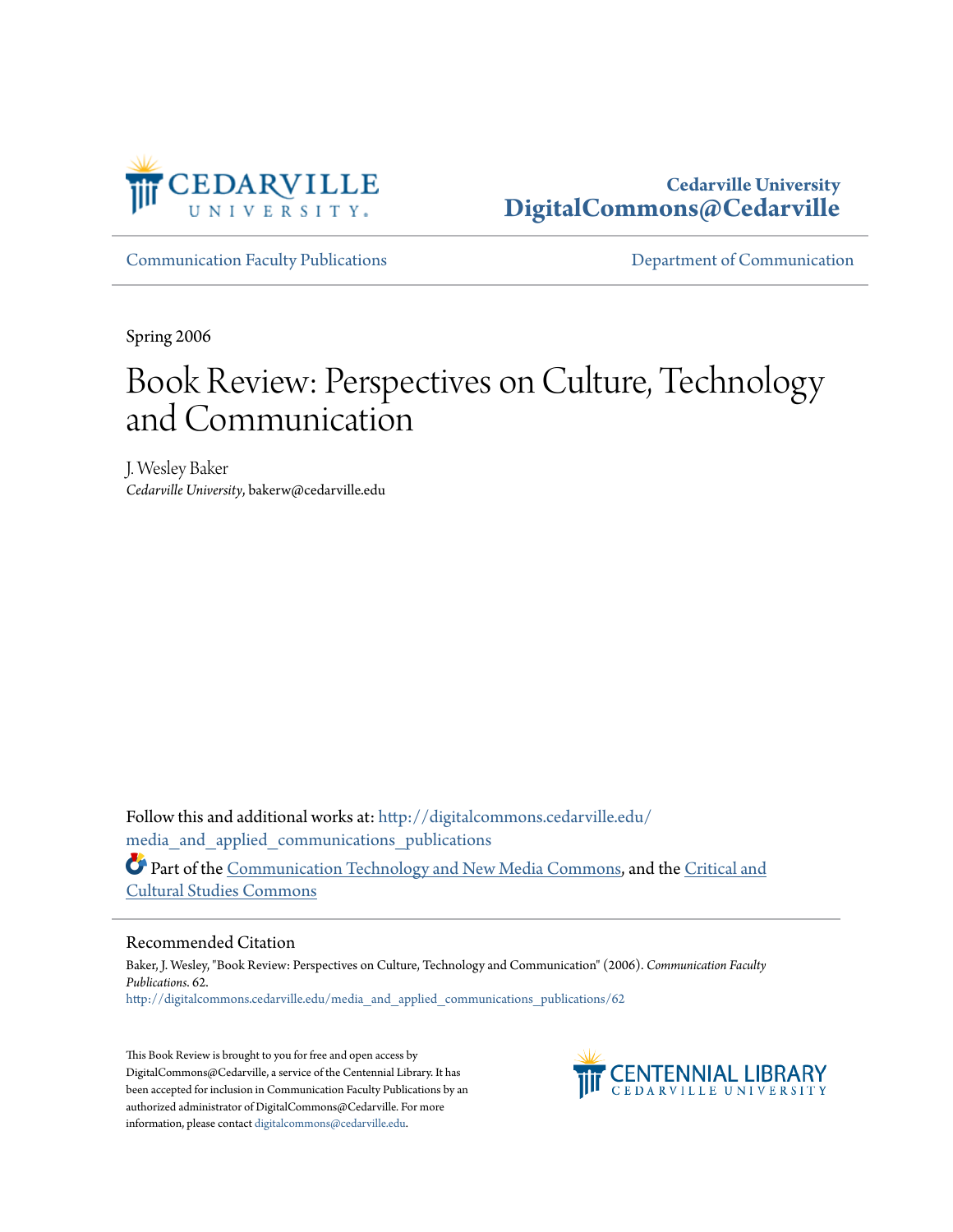Ellul claims the unique value of language lies in truth which is created by the word and is not limited by public opinion. For this reason, the word has iconoclastic and paradoxical power while the image becomes idolatrous as it conforms to opinion. There is no mystery in the image and the Wholly Other no longer exists. Ultimately, there is a struggle between "religions of sight" and the "proclamations of the Word", a struggle which favors the former in a culture controlled by technology.

 With this struggle, Ellul returns to the important distinction he makes in his work between "created reality" (the Word) and "constructed reality" (the image.) It is a struggle between the artificiality of man's work expressed in culture and the transcendent quality found in God's work expressed in dialogue. And it is in the paradoxical quality of language that the Word "is true to itself when it refers to Truth instead of Reality."

 It is as "the Creator, founder, and producer of truth" that the word finds its most important expression and provides the speaker with a "call to freedom." This freedom is possible because the second most important characteristic of the word is that it is paradoxical; it always falls outside of accepted opinion and calls that opinion into question. It is this paradoxical quality which produces the final characteristic of the word; the fact that it is mystery whenever it transcends the assumptions about God or the person and we hear an "echo, knowing that there is something more."

 Ellul reminds us that the struggle between image and word is not new; for centuries, the Church has allowed sculpture and glass to arouse religious imagination. But the intended mystery has been replaced by efficacy as images replaced the word in piety and theology. Paradoxically, the Church, as an institution, stimulated the humiliation of the word and the negation of Christian faith. With an emphasis on visible reality, "the illusion of images becomes our ultimate reference point for living."

 This illusion has become so dominant in our culture that "the image-oriented person" now relies on an intellectual process that depends more on emotion than reason. Facts are grasped because of intuition, not logic. Consequently, reality is defined in terms of the image so that "whatever is not transmitted audiovisually does not matter."

 Ellul is characteristically hopeful despite the pessimism he brings to the problem of modern communication. The image and word may be reconciled but not with any reliance on technology. Rather, there must be an iconoclastic spirit which separates the image from any claims to truth. Further, language must remain open; "it must remain susceptible of being newly filled with unexpected content." In this way, language "permits a continual adventure." And it is in this adventure that Ellul finds the hope that will move us to a genuinely religious dialogue of man with God.

# **In Review**

# *Perspectives on Culture, Technology and Communication: The Media Ecology Tradition* **edited by Casey Man Kong Lum**

(Cresskill, NJ: Hampton Press, Inc., 2006).

### **Reviewed by J. Wesley Baker** Professor of Communication Arts,

Cedarville University, Cedarville, Ohio

The thought of Jacques Ellul is most often ignored in the fields of communication and media studies. The few references to him in that literature tend to be dismissive, writing him off as a pessimistic technological determinist based upon a reading of the most familiar of his sociological analyses. It is refreshing, then, to find a group of communication and media scholars who consider Ellul to be "one of their own" and who have a good grasp of the whole of his work—sociological and religious. In this collection of essays, edited by Professor Casey Man Kong Lum of William Paterson University, Ellul is embraced as one of the seminal thinkers whose writings contributed to the development of media ecology as a way of understanding media. This embrace is not surprising when one considers that the eclecticism in sources and unorthodoxy in methodology which leave Ellul at the fringes of media scholarship mirror media ecology's "pulling together likeminded ideas and theories from disparate academic disciplines under one roof" (pp. 22-23) in a conscious "revolt against . . . the dominant paradigm in communication" (p. 25).

Lum is among a small group of scholars uniquely positioned to write and edit a volume on media ecology because of his work as a graduate student at New York University with Neil Postman (to whom he credits the naming of the approach) and his close involvement in the development of media ecology as a branch of communication studies in its own right (he was one of the five founders of the Media Ecology Association). His introductory chapter, "Notes Toward an Intellectual History of Media Ecology," provides both an introduction to the approach and a history of its development. Since this "intellectual tradition" largely developed through the Media Ecology program at NYU under Postman, it may be unfamiliar to those who are unfamiliar with that program. Lum's essay thus provides an important contribution in chronicling the emergence of media ecology. "This book was conceived," Lum explains, "to give the readers a general historiographic framework for understanding some of the issues, theories, or themes, as well as some of the major thinkers behind them that define the paradigm content of media ecology as a theory group and an intellectual tradition" (pp. 38-39).

Lum's introduction is followed by twelve chapters that "focus on a short list of media ecology's foundational thinkers and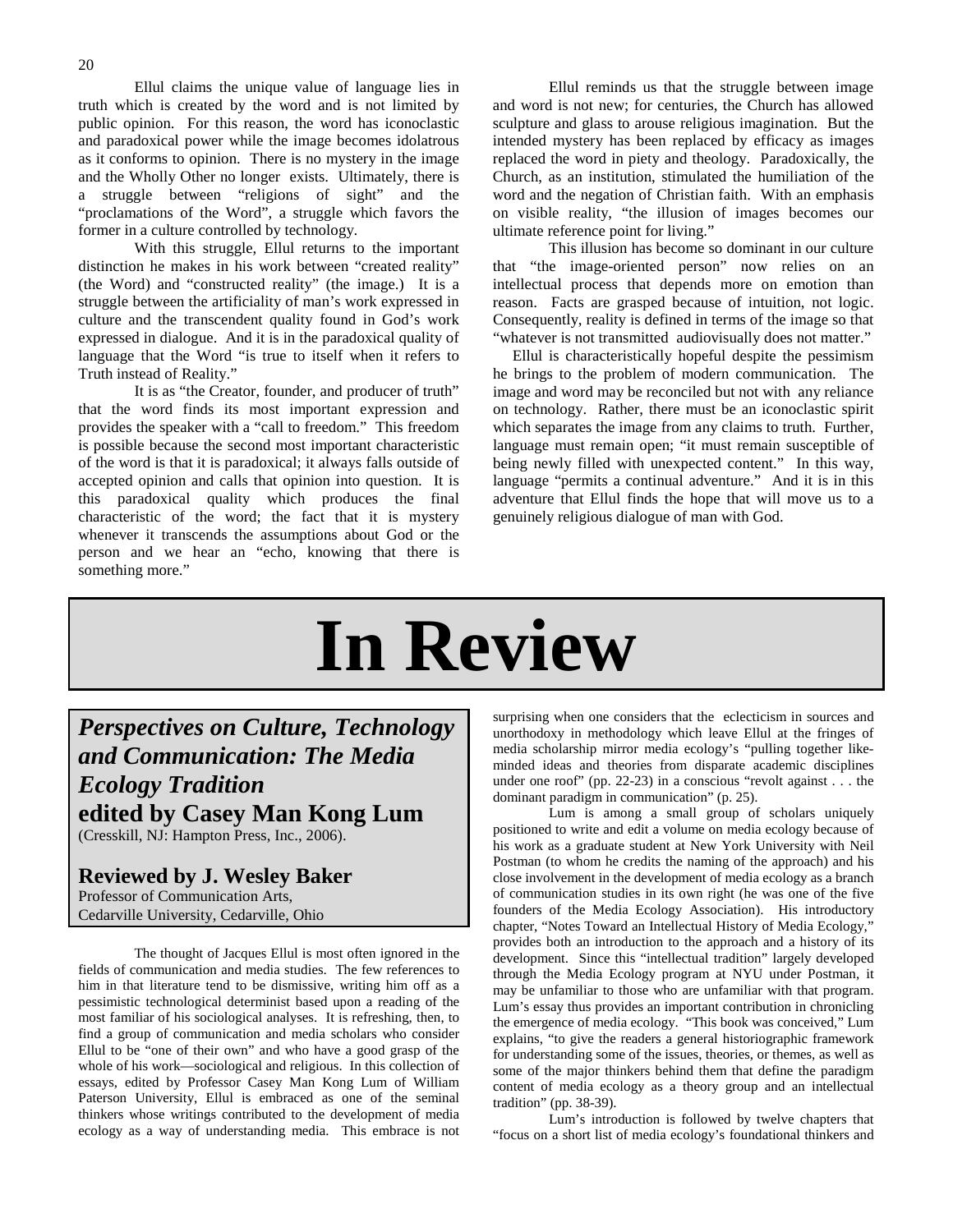some of the key theoretical issues they share" (p. 39). Postman's important contribution is recognized in a chapter that publishes remarks he originally delivered as a keynote address to the first convention of the Media Ecology Association. The next set of chapters tend to follow the same structure: provide a "brief intellectual biography" of one of the theorists, then explain the "themes or theories" of that writer and how they contribute to the media ecology tradition (p. 40). Mumford, Ellul (covered in two chapters), Innis, McLuhan, Postman, Carey, and Worf and Langer each receive this treatment. The next two chapters are more integrative as the organizing principle changes from intellectual biographies to communication epochs—Orality & Literacy and Typography. In a short final chapter, Lum describes the current state of the media ecology tradition and suggests future directions for it as a theory group.

The rationale for two chapters on Ellul illustrates the degree to which the media ecologists (unlike most other media scholars) understand Ellul's dialectic approach. Randy Kluver of Nanyang Technological University in Singapore focuses on Ellul's sociological works while Ellul Forum Editor Clifford Christians examines how those sociological works relate to his theological writings.

Although Kluver concentrates on the sociological works, he does not present the kind of limited reading of Ellul that comes from those who have read only those works. His explication of la technique and propaganda are informed by a solid understanding of Ellul's theology and his citations include the less read works in which Ellul more explicitly describes what he is about and how his works are in interplay. While Kluver's review will go over familiar ground for most readers of The Ellul Forum, it is refreshing to find such a well-informed and balanced approach to Ellul finding circulation to a wider audience. His section "Criticisms of Ellul and His Work" clearly lays out four common criticisms of Ellul and thoughtfully counters each. He points out the adverse effect the clash in methodology and orientation between the "social scientific bent" of the field and Ellul's "humanistic, critical approach" has on an understanding of Ellul (p. 111). Kluver also rejects the characterization of Ellul as a pessimist and a technological determinist by drawing from the religious works in which Ellul argues that a "realistic" view from outside the technological system provides an opportunity for hope. Kluver is weakest in dealing with the criticism that Ellul's negative treatments of la technique "don't correspond with our positive responses to technology" (p. 111). Here he tries to extrapolate a position from his assumption that "Ellul, undoubtedly, made use of the best medical technology he could when he was ill" and that he "used the modern media system to disseminate his own writings" (p. 111). Kluver's argument would be bolstered by some statements from Ellul that suggest a tentatively positive view of the potential of "microcomputers" and the networked communication they provide for local groups of citizens. If networked personal computers could be used for decentralized decision-making, Ellul suggested, they could be "a tool which will allow the society to transform itself." (Interestingly enough, Ellul makes this assessment in an interview published in Etc., A Review of General Semantics, in 1983—when Postman was serving as editor.) Kluver's "Suggestions for Further Exploration" provide suggestions that resonate with the Forum's purpose of "carry[ing] forward both [Ellul's] sociological and theological analyses in new directions."

While Kluver provides an overview of Ellul's thought, Christians plumbs the depths of the personal and intellectual roots that inform that thought. His essay and Kluver's, he notes, enable "readers of this anthology to evaluate Ellul in the terms he himself has specified" (p. 119). Christians chronicles how Ellul's conversion first to Marxism and shortly thereafter to Christianity set up the sociological and theological poles for his dialectic to be

dealt with in counterpoint and never reconciled. He then develops Ellul's "theology of confrontation" in The Meaning of the City (which served as a counterpoint to The Technological Society) (p. 120). From there Christians moves to the impact of Karl Barth's neo-orthodoxy on Ellul, with its theme of freedom and "biblical dialectic" of "both the No and the Yes of God's word over the world" (p. 124).

The depth of Christians' work in human intellectual history are revealed in his discussion of Ellul's development of la technique and the triumph of means. Here Christians looks to Galileo as the figure that establishes the materialist assumptions of modern science which privilege empiricism as the test of truth, severing science from philosophy and "relegat[ing] all supernaturalism to the fringes of human experience" (p. 126). Christians then develops in much greater detail what Kluver had time to only touch upon—the "revitalization" (p. 128) that a religious perspective makes possible. But Ellul's Christian understanding of the effects of the Fall sets up yet another dialectic—between "necessity" and "freedom" (p. 131). In order to break free of the triumph of the means and necessity, desacralization of la technique is necessary. Once again, what Kluver introduces Christians is able to develop more thoroughly those who "attack Ellul's pessimism fail to realize that his vigorous desacralization is but one element in a larger perspective, the first step in a longer journey" (p. 133). Christians ties together the threads developed over the course of the essay to show how they offer a hope that such desacralization is possible through a "spiritual reality" (p. 133).

In terms of presenting an intellectual biography of Ellul, Kluver and Christians combine to provide a full and rich understanding of him. Kluver provides more of an overview and summary, while Christians develops this understanding in a way that is often limited to volumes that are dedicated exclusively to a study of Ellul. In terms of making connections between Ellul and the development of the media ecology analysis, Kluver is much more specific. Christians deals with Ellul's connections with Mumford and McLuhan briefly (and often on general points rather than the media in particular; see esp. pp. 119 & 126-127) and provides an even briefer discussion of Postman and Innis (p. 134). Kluver, on the other hand, has a section headed "Ellul and Media Ecology" (pp. 106-110) in which he does much more to explicate the connections. He identifies three points of connection between Ellul and McLuhan, Postman, Innis, Mumford and Ong. The first is agreement on "the ubiquity of media and its necessary degeneration into propaganda" (p. 108). The second is the common "emphasis on technology as the defining characteristic of modern society" (p. 108). The third is "the issue of the word, or the means of different technologies of communication" (p. 108), which Kluver develops in some detail. The difference in the directness of connections to media ecology is also reflected in the conclusions at which each of the two authors arrive. While Kluver bemoans the "absence of response to Ellul" (p. 114) by media scholars and suggests specific ways in which Ellul's analysis could be incorporated into media scholarship today, Christians concludes more generally, arguing that "Ellul's explicitly Christian framework" (p. 135) "must meet the standard of religious diversity to be credible" (p. 136).

The essays in this volume suggest the opportunity for Ellul scholars to find a sympathetic and interested audience among media ecologists. One disappointment is that that has not already occurred to a greater degree. Amidst all of the discussion of Ellul, there is only one reference to an article from the Forum—and that was an article dealing with Mumford, rather than Ellul—even though articles that could inform a greater understanding of Ellul's thought and analysis have appeared in the Forum. Conversely, I don't recall having read anything in the Forum that indicated the